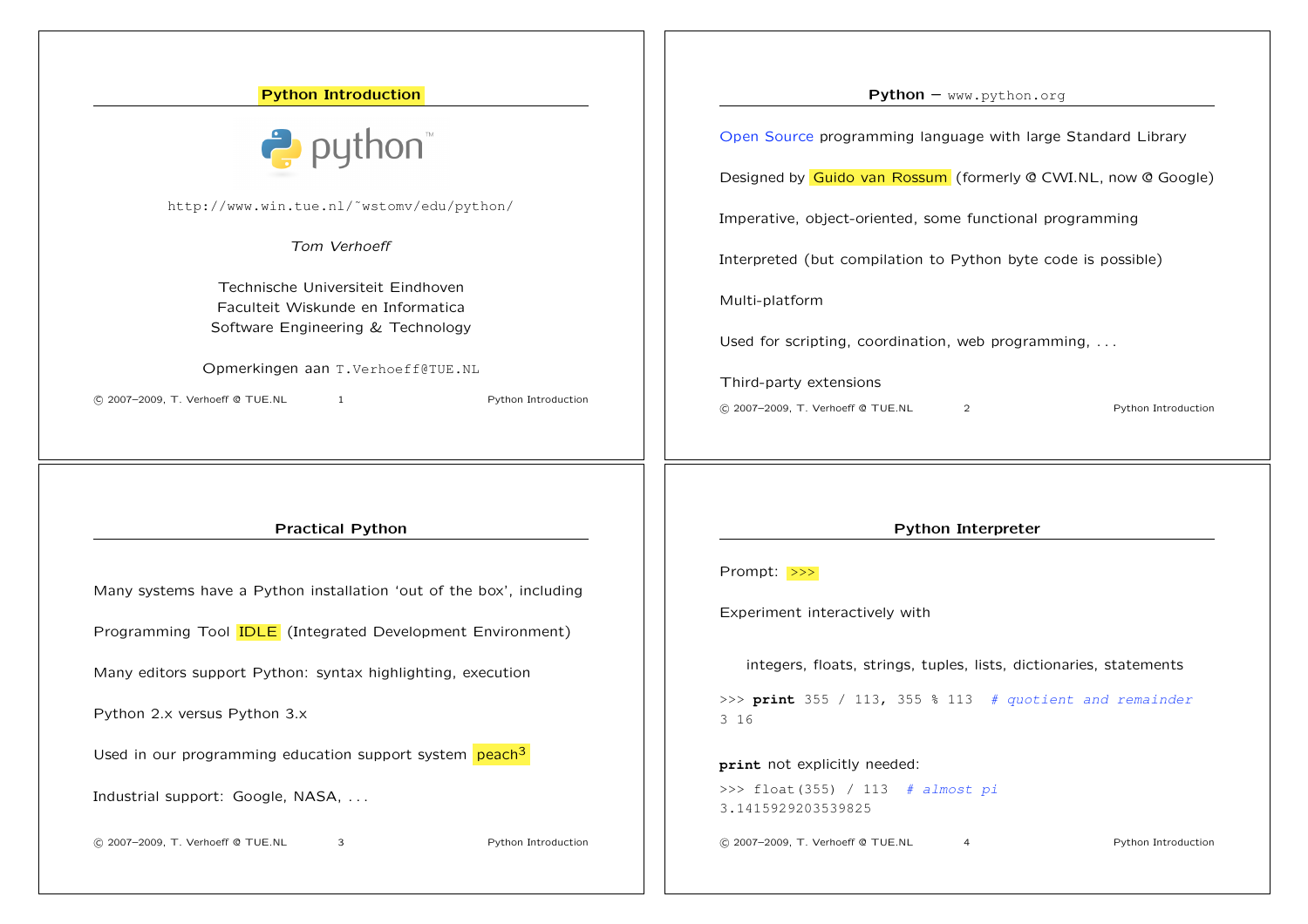### Example Python Program



# Language: Syntax • Clean syntax (unfortunately, = and == as in C/C++/Java) • Tuple assignment : a, b = b, a+b *•* Conditional expression : E **if** B **else** F • **Block structure** is expressed by indentation level. **if** condition1 : suite1 **elif** condition2 : suite2 **else** : suite3 !c 2007–2009, T. Verhoeff @ TUE.NL 6 Python Introduction

# Names, Objects, Values, and Types

Every name is bound to (refers to) an object. Every object has an identity, a type, and a value of that type. Names are not (meta)typed (cf. Pascal: const, type, var, procedure). name = "Python" *# binds name to a string object* name = 42 *# binds name to an integer object* **def** name ( x ) : *# binds name to a function object* **return** x **class** name : *# binds name to a class object* **pass** !c 2007–2009, T. Verhoeff @ TUE.NL 7 Python Introduction

## Example Python Function Definition (**pay\_greedy.py**)

```
1 eurocoins = ( 200, 100, 50, 20, 10, 5, 2, 1 ) # tuple
2 oldnlcoins = [ 250, 100, 25, 10, 5, 1 ] # list
3
4 def pay greedy ( amount, coins = eurocoins ) :
5 """ Pay amount exactly, using coins greedily.
6 Pre: 0 \leq amount
7 coins is decreasing sequence, containing 1
8 Ret: bag of coins whose total value == amount
9 """
10 result = { } # empty dictionary
11
12 for coin in coins :
13 result [ coin ], amount = divmod ( amount, coin )
14
15 return result
  !c 2007–2009, T. Verhoeff @ TUE.NL 8 Python Introduction
```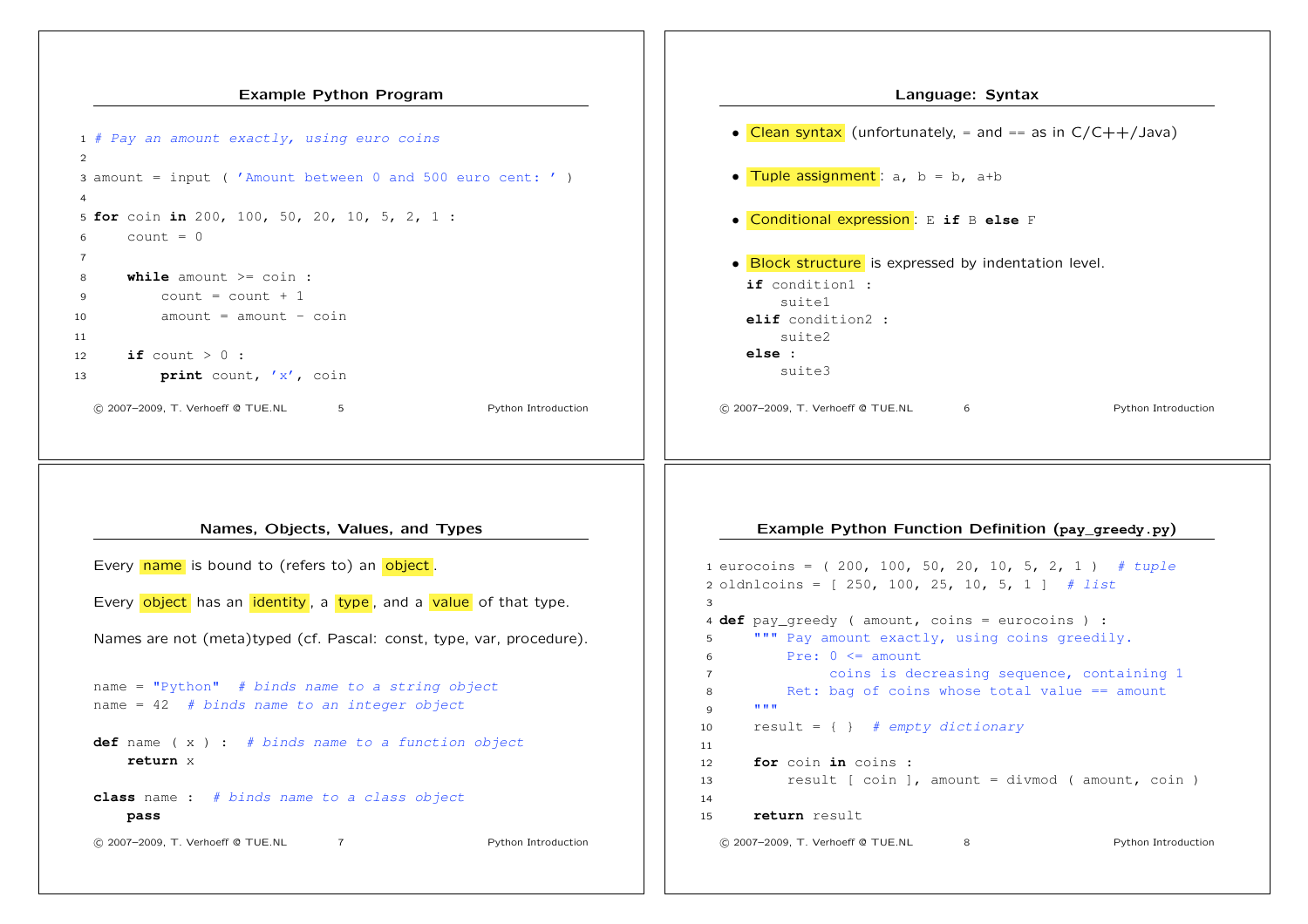#### Example Python Function Calls (**pay\_greedy.py**)

```
17 print pay_greedy ( 388 ) # uses default value for param coins
18
19 print pay_greedy ( 388, oldnlcoins )
20
21 bag = pay\_greedy ( coins = oldnlcoins, amount = 388 )
22
23 for coin in bag :
24 print bag [ coin ], 'x', coin
25
26 for coin, freq in bag.items() :
27 print freq, 'x', coin
28
29 for coin, freq in sorted ( bag.items() ) :
30 if freq > 0 :
31 print "%2d x %3d" % ( freq, coin )
  !c 2007–2009, T. Verhoeff @ TUE.NL 9 Python Introduction
```
# pi = 3.14 *# globally defined name* **def** circle\_area1 ( r ): **return** pi \* r \* r *# uses global pi*

Local versus global

 **def** circle\_area2 ( r ): pi = 3.1416 *# this defines a local pi* **return** pi \* r \* r *# uses local pi*  $\alpha$  **def** set\_pi ( x ) : **global** pi

- pi = x *# this affects the global pi*
	- !c 2007–2009, T. Verhoeff @ TUE.NL 10 Python Introduction

 $\mathfrak{D}$ 

# Immutable versus mutable objects

| Numbers, strings and tuples are <i>immutable</i> : object value is constant     |  |  |
|---------------------------------------------------------------------------------|--|--|
| Lists and dictionaries are <b>mutable</b> : object value can change             |  |  |
| $n = 10$ # n is initialized to a number object                                  |  |  |
| $n = n + 1$ # n is bound to new number object                                   |  |  |
|                                                                                 |  |  |
| $s = \begin{bmatrix} 3, 1, 2 \end{bmatrix}$ # s is initialized to a list object |  |  |
| s.append(0) # value of list object bound to name s is modified                  |  |  |
| print s                                                                         |  |  |
| $t = s$ # ALIASING; use list(s) or s[:] to make a copy                          |  |  |
| t.sort() # value of list object is modified again                               |  |  |
| <b>print</b> $s$ # $s$ also turns out to be sorted                              |  |  |
|                                                                                 |  |  |
| © 2007-2009, T. Verhoeff @ TUE.NL<br>Python Introduction<br>11                  |  |  |

# A Function That Bites (**pay\_greedyX.py**)

```
1 def pay_greedyX ( amount, coins ) :
2 """ Pay amount exactly, using coins greedily.
3 Pre: 0 <= amount, exactly payable (weaker pre)
4 Ret: bag of coins whose total value == amount
5 """"
6 coins.sort()
7 coins.reverse()
8 result = { } # empty dictionary
9
10 for coin in coins :
11 result [ coin ], amount = divmod ( amount, coin )
1213 assert amount == 0, 'cannot pay amount exactly'
14 return result
 !c 2007–2009, T. Verhoeff @ TUE.NL 12 Python Introduction
```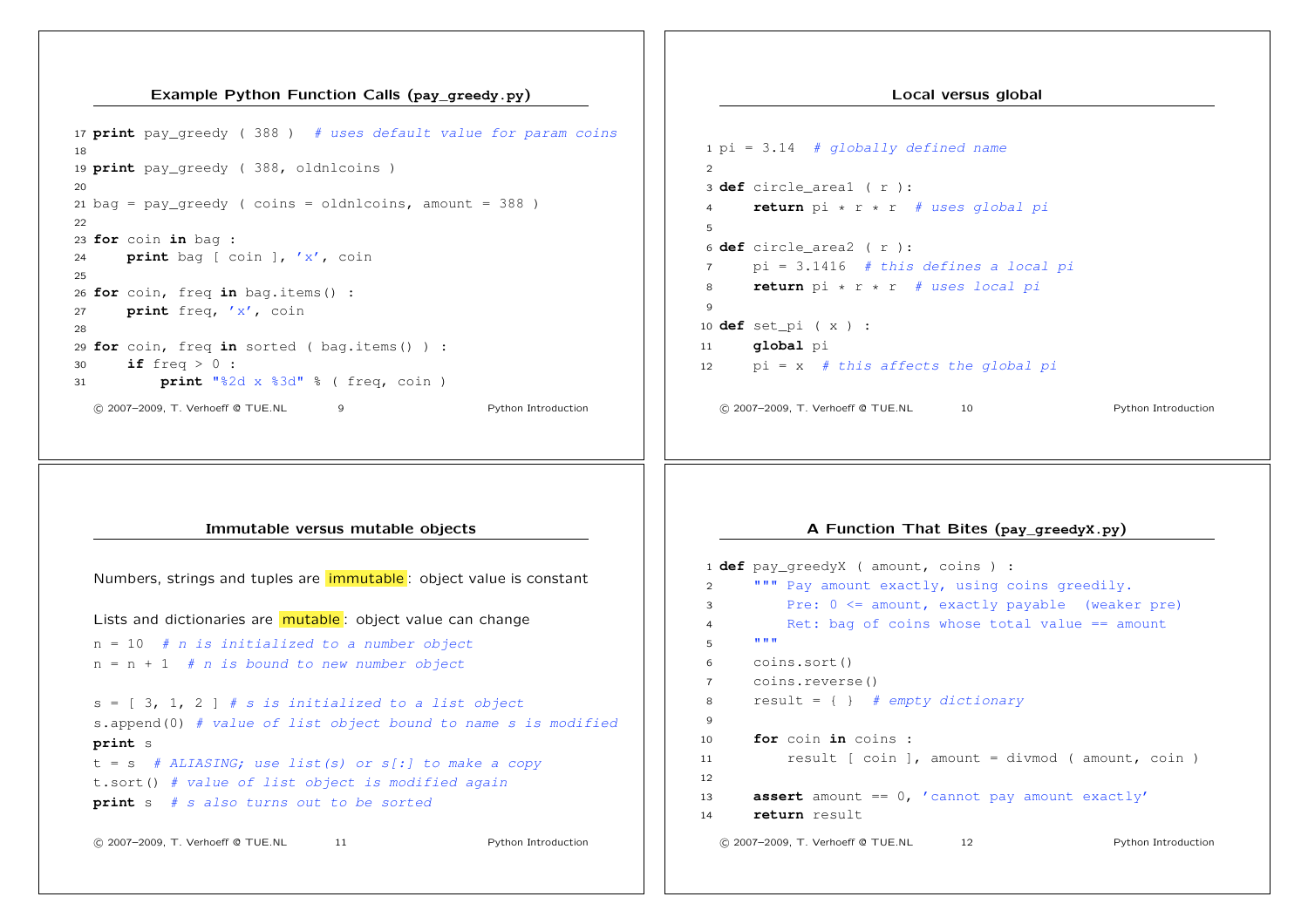| A Function That Bites (2)                                                                                                                                                                                                                                                                                                                                   | Function Parameters Not Type( Checke)d: Can Do It Yourself                                                                                                                                                                                                                                                                                                                                                                                                                                                                                                                                                                                                                                                                                                    |
|-------------------------------------------------------------------------------------------------------------------------------------------------------------------------------------------------------------------------------------------------------------------------------------------------------------------------------------------------------------|---------------------------------------------------------------------------------------------------------------------------------------------------------------------------------------------------------------------------------------------------------------------------------------------------------------------------------------------------------------------------------------------------------------------------------------------------------------------------------------------------------------------------------------------------------------------------------------------------------------------------------------------------------------------------------------------------------------------------------------------------------------|
| $>>$ myamount = 300<br>>>> mycoins = $[1, 5, 10, 100, 250]$ # old Dutch coins w/o 25<br>>>> pay_greedyX ( myamount, mycoins ) # (greedy not minimal!)<br>$\{1: 0, 250: 1, 100: 0, 10: 5, 5: 0\}$<br>>>> myamount # not changed<br>300<br>>>> mycoins # changed!!!<br>[250, 100, 10, 5, 1]<br>© 2007-2009, T. Verhoeff @ TUE.NL<br>Python Introduction<br>13 | $1$ def split ( $n, b$ ) :<br>"""Determine coefficient c and exponent e of highest power<br>2<br>of b in n, and the remainder r<br>$\mathbf{3}$<br>pre: $0 < n$ , $2 < = b$<br>$\overline{4}$<br>ret: (c, e, r) with $n = c * b^e + r$ , $0 < c < b$ , $0 < r < b^e$<br>5<br>$\mathbf{H}^{\dagger} \mathbf{H}^{\dagger} \mathbf{H}$<br>6<br><b>assert</b> type ( $n$ ) == type ( $0$ ), "split: param n not an int"<br>$\overline{7}$<br>assert type (b) == type (0), "split: param b not an int"<br>8<br><b>assert</b> $0 < n$ , "split: param n out of range (must be $> 0$ )"<br>9<br><b>assert</b> $2 \le b$ , "split: param b out of range (must be $> = 2$ )"<br>10<br>$\cdots$<br>11<br>© 2007-2009, T. Verhoeff @ TUE.NL<br>Python Introduction<br>14 |
|                                                                                                                                                                                                                                                                                                                                                             |                                                                                                                                                                                                                                                                                                                                                                                                                                                                                                                                                                                                                                                                                                                                                               |
| <b>Overview of Classes</b>                                                                                                                                                                                                                                                                                                                                  | Class Definition Example (student.py)                                                                                                                                                                                                                                                                                                                                                                                                                                                                                                                                                                                                                                                                                                                         |
| N.B. 'old style' versus 'new style' classes<br>Definition of class object; its 'static' attributes                                                                                                                                                                                                                                                          | 1 from datetime import date<br>$\overline{2}$<br>3 class Person :<br>"""A class to represent persons"""<br>$\overline{4}$<br>pcount = $0$ # counts the instances<br>5<br>6                                                                                                                                                                                                                                                                                                                                                                                                                                                                                                                                                                                    |
| Instantiation of class object; instance attributes; self                                                                                                                                                                                                                                                                                                    | def _init_ ( self, name, birthdate ) : # constructor<br>$\overline{7}$<br>$self.name = name$<br>8<br>self.birthdate = birthdate<br>9                                                                                                                                                                                                                                                                                                                                                                                                                                                                                                                                                                                                                          |
| Inheritance<br>Exceptions, try  except  finally, raise                                                                                                                                                                                                                                                                                                      | Person. pcount $+= 1$<br>10<br>11<br>def age ( self ) :<br>12<br>"""Returns age as timedelta in days"""<br>13<br>return date.today() - self.birthdate<br>14                                                                                                                                                                                                                                                                                                                                                                                                                                                                                                                                                                                                   |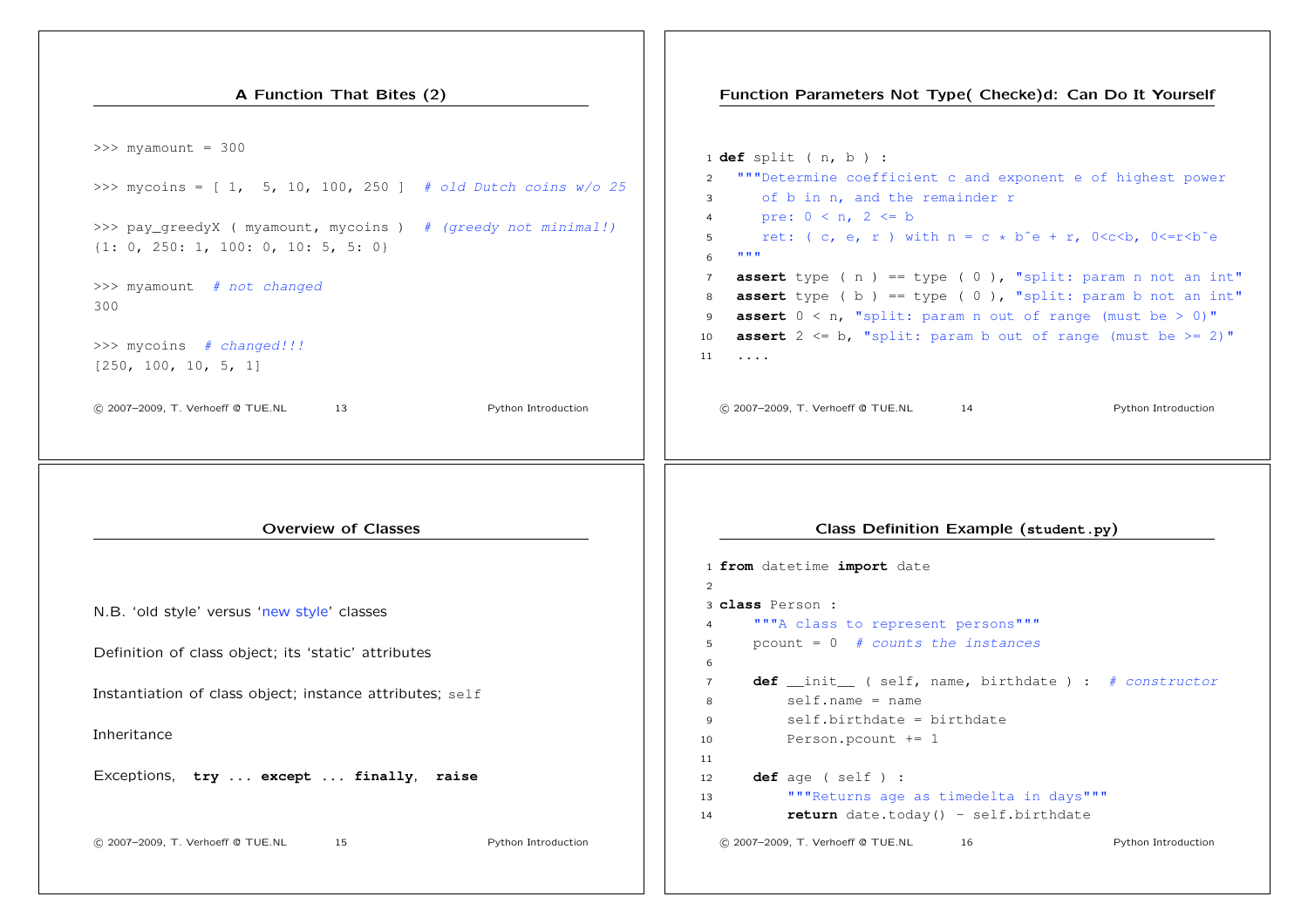Class Instantiation Example (**student.py**)

 **print** Person.pcount *# construct an instance* p = Person ( 'Tom', date(1958, 10, 24) ) **print** p.name, p.birthdate, p.age() **print** Person.pcount *# construct another instance* q = Person ( 'Tim', date(1959, 10, 24) ) **print** q.name, q.birthdate, q.age() **print** Person.pcount !c 2007–2009, T. Verhoeff @ TUE.NL 17 Python Introduction **class** Student ( Person ) : """A class to represent students""" scount = 0 *# count the instances* self.idnumber = idnumber Student.scount += 1 **print** Person.pcount, Student.scount Exception Handling (**exception.py**)  $1 a = input$  ( 'Give me an a: ') **try** : 4  $x = 1.0 / a$  **print** x **except** ZeroDivisionError : **print** 'Attempt to divide by 0' **else** : **print** 'Cannot handle this problem' **finally** : *# clean up* **print** 'Done' !c 2007–2009, T. Verhoeff @ TUE.NL 19 Python Introduction Built-in Functions re: Regular expressions math, random datetime doctest: To build in tests via doc strings unittest: Unit testing framework (a.k.a. PyUnit) logging graphics: turtle, . . . !c 2007–2009, T. Verhoeff @ TUE.NL 20 Python Introduction

#### Class Inheritance Example (**student.py**)

**def** init ( self, name, birthdate, idnumber ) : Person.\_\_init\_\_(self, name, birthdate) **print** Person.pcount, Student.pcount, Student.scount s = Student ( 'Sam', date(1987, 9, 19), 124866 ) **print** s.name, s.birthdate, s.age(), s.idnumber !c 2007–2009, T. Verhoeff @ TUE.NL 18 Python Introduction Python Standard Library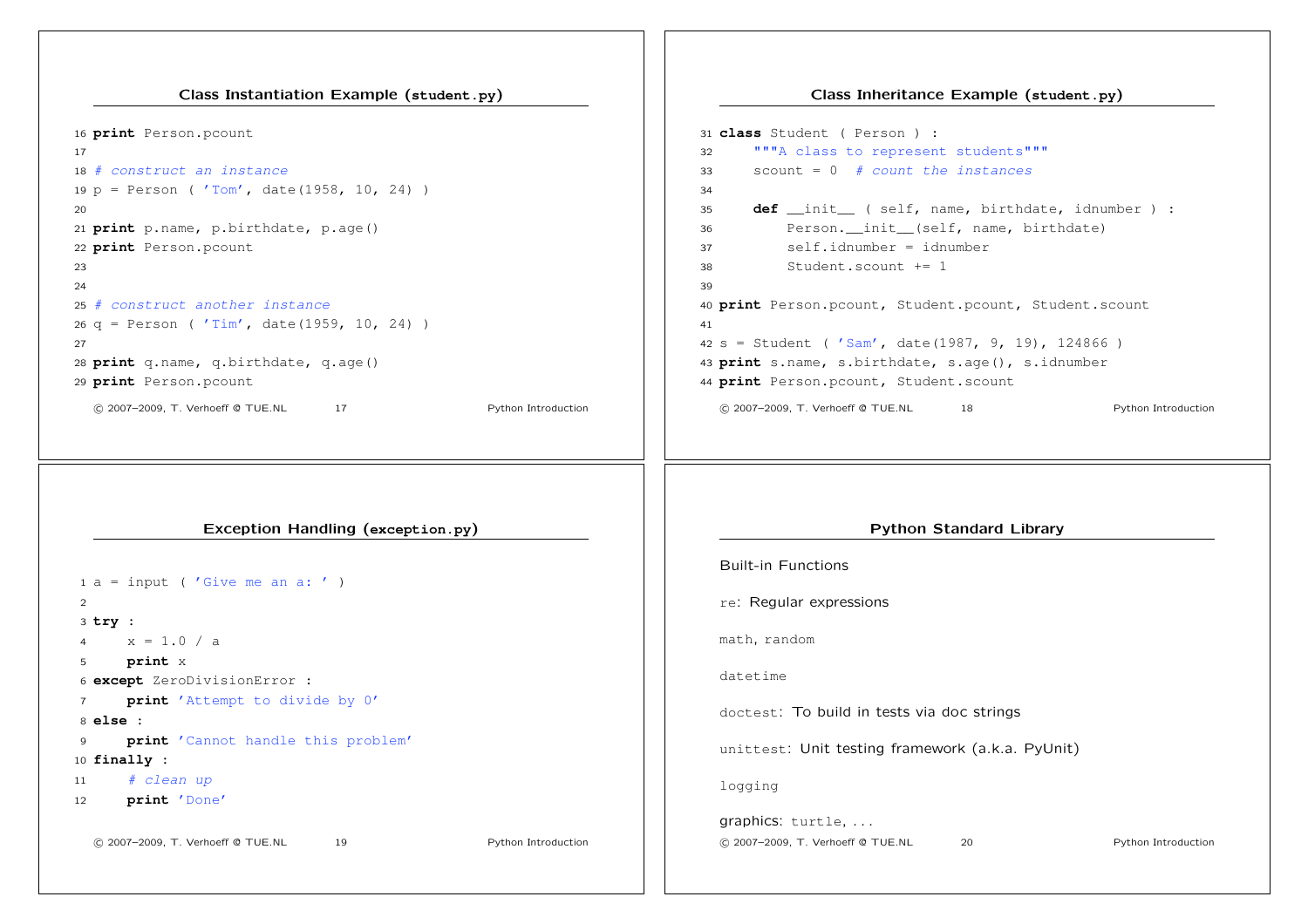| Built-in Functions: range()                                                                                                                                                                                                                                                                                                                                                               | Importing other modules                                                                                                                             |
|-------------------------------------------------------------------------------------------------------------------------------------------------------------------------------------------------------------------------------------------------------------------------------------------------------------------------------------------------------------------------------------------|-----------------------------------------------------------------------------------------------------------------------------------------------------|
| (No import statement needed)<br>>>> range(10) # list from $0$ (default) to $10$ (excl.)<br>[0, 1, 2, 3, 4, 5, 6, 7, 8, 9]<br>>>> range(1, 10) # list from 1 to 10 (excl.)<br>[1, 2, 3, 4, 5, 6, 7, 8, 9]<br>>>> range(1, 10, 2) # list from 1 to 10 (excl.) step 2<br>[1, 3, 5, 7, 9]                                                                                                     | 1 <i>import</i> math<br>2 print math.pi<br>3<br>4 from math import pi<br>5 print $163 * pi$<br>6<br>7 from math import *<br>8 print $exp(163 * pi)$ |
| Python Introduction<br>C 2007-2009, T. Verhoeff @ TUE.NL<br>21                                                                                                                                                                                                                                                                                                                            | Python Introduction<br>© 2007-2009, T. Verhoeff @ TUE.NL<br>22                                                                                      |
| <b>Functional Programming Features</b><br>$seq = range (1, 20)$                                                                                                                                                                                                                                                                                                                           | <b>Gripes</b>                                                                                                                                       |
| even = <b>lambda</b> ( n ) : n $\frac{1}{6}$ 2 == 0<br># alternative form of function definition<br>map (even, seq) # apply even to each element of seq<br>map (pow, seq, seq) # apply built-in pow to each pair<br>$[$ $(n*n)$ % 8 for n in seq ] # list comprehension: squares mod 8<br>from operator import add, mul<br>reduce ( $mu$ , seq, 1) # calculate product of elements in seq | • No formatted input (cf. read in Pascal, scanf in C)<br>• Tom's personal gripes                                                                    |
| C 2007-2009, T. Verhoeff @ TUE.NL<br>Python Introduction<br>23                                                                                                                                                                                                                                                                                                                            | © 2007-2009, T. Verhoeff @ TUE.NL<br>24<br>Python Introduction                                                                                      |